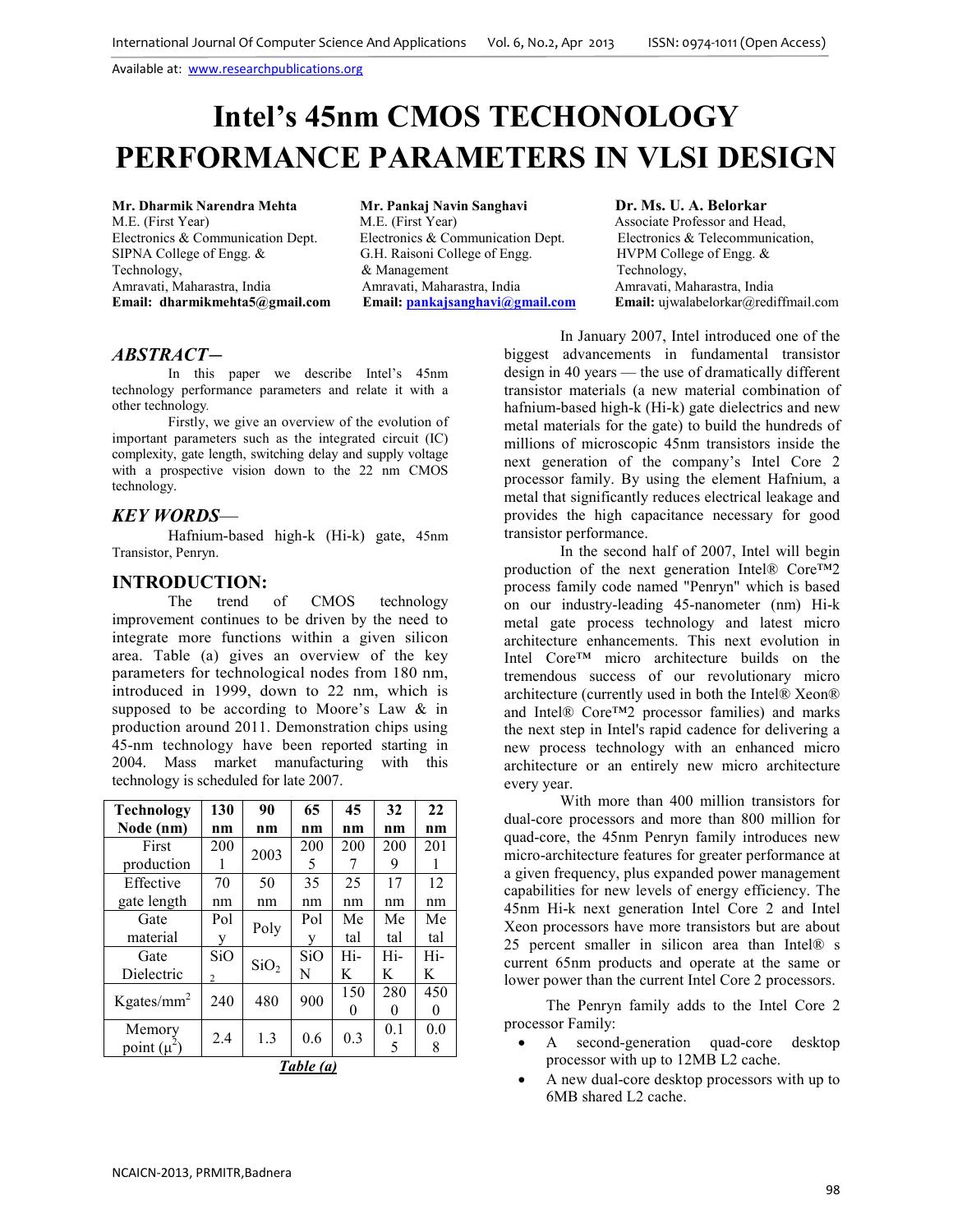• A new low-power dual-core mobile processor with up to 6MB shared L2 cache and a new low-power state that substantially lowers processor idle power.

The Penryn family also adds several new processors to the Intel Xeon processor family:

- A second-generation quad-core dualprocessing (DP) server/workstation processor with up to 12 MB L2 cache.
- A dual-core DP processor with 6MB shared L2 cache.
- A multi-processing (MP) quad-core processor currently under development.

## **REMARKABLE PERFORMANCE IMPROVEMENTS:**

The Penryn family includes a number of improvements to help speed up software and improve response times.

1. **Micro architecture optimizations:**

 New optimizations increase the overall performance and energy efficiency of the already leading Intel® Core™ micro architecture to deliver more instruction executions per clock cycle. This means more performance and quicker computer responsiveness.

## 2. **Enhanced Intel® Virtualization Technology:**

 Penryn micro architecture improvements speed up virtual machine transition (entry/exit) times by an average of 25 to 75 percent. (Requires no virtual machine software changes.)

## 3. **Higher Frequencies:**

 Penryn processors deliver higher core and bus clock frequencies within existing power and thermal envelopes to further increase performance. Desktop and server products will introduce core speeds greater than 3GHz.

#### 4. **Fast Division of Numbers:**

 Penryn processors provide faster divider performance, roughly doubling the divider speed over previous generations for computations used in nearly all applications through the inclusion of a new, faster divide technique called Radix 16.

## 5. **Larger Caches:**

 Penryn family processors include up to a 50 percent larger L2 cache with a higher degree of associativity to further improve the hit rate

and maximize its utilization. Cache is a memory reservoir where frequently accessed data can be stored for more rapid access. Larger and faster cache sizes speed a computer's performance and response time.

## 6. **Unique Super Shuffle Engine:**

 Implementing a full-width, single-pass shuffle unit that is 128-bits wide, Penryn processors can perform full-width shuffles in a single cycle. This significantly improves performance for SSE2, SSE3 and SSE4 instructions that have shuffle-like operations like pack, unpack, and wider packed shifts.

7. **Streaming SIMD Extensions 4 (SSE4) Instructions:**

 The Penryn family includes Streaming SIMD Extensions 4 (SSE4) instructions, the most significant SIMD instruction set addition since the original SSE Instruction Set Architecture (ISA). This extends the Intel® 64 instruction set architecture to expand the performance and capabilities of the Intel® architecture.

## 8. **Intel® Dynamic Acceleration Technology:**

 For the mobile Penryn processor, Intel has enhanced the Intel® Dynamic Acceleration Technology available in current Intel Core 2 processors. This feature uses the power headroom freed up when a core is made inactive to boost the performance of another still active core.

## 9. **Deep Power Down for energy savings and improved battery Life:**

 The mobile Penryn processor has a new advanced power management state called Deep Power Down Technology that significantly reduces the power of the processor during idle periods such that internal transistor power leakage is no longer a factor. This helps extend battery life in laptops and is<br>a major advancement over previous a major advancement over previous generationindustry-leading Intel mobile

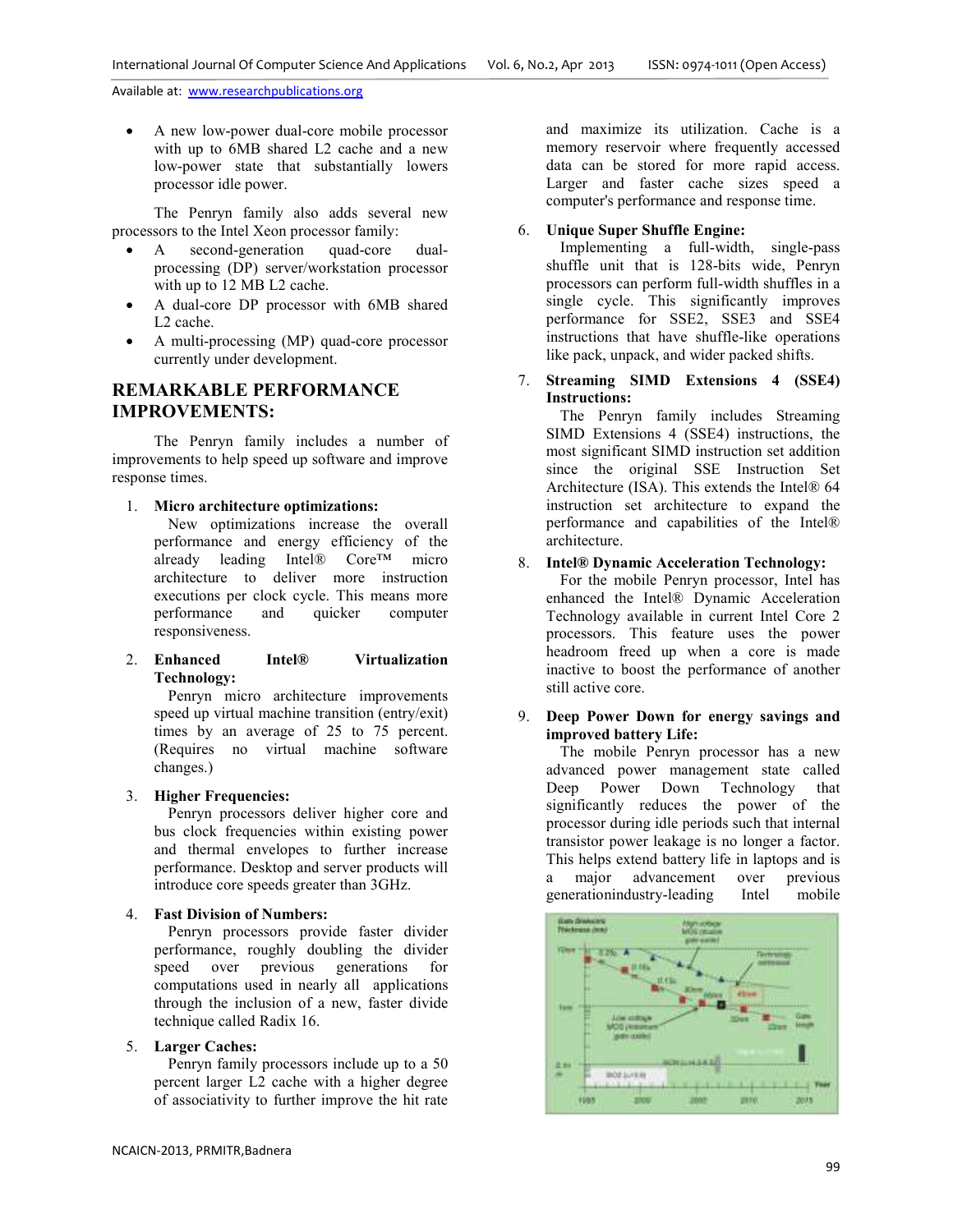processors.

#### *Figure (a): Technology scale down to nano- scale device*

## **45nm TRANSISTORS:**

 A 45nm technology is used in manufacturing VLSI transistor which has used in both the Intel® Xeon® and Intel® Core™2 processor families. Figure shows the constructional view of 45nm transistor with 50nm gate. (made up of  $SiO<sub>2</sub>$ ) This type of technology increases the switching speed of the transistor as compared to the previous VLSI technology .



## *Figure (b): 45nm Transistor*

 Some of the key features of the 45 nm technologies from various providers are given in Table (b).

| <b>Parameter</b>                  | Value          |  |  |
|-----------------------------------|----------------|--|--|
| $V_{DD}(V)$                       | $0.85 - 1.2$ V |  |  |
| Effective gate length (nm)        | 25-40          |  |  |
| lon N (µA/µm) at 1V               | 750-1000       |  |  |
| lon P (µA/µm) at 1V               | 350-530        |  |  |
| loff N (nA/µm)                    | $5 - 100$      |  |  |
| $\text{Ioff } P \text{ (nA/µm)}$  | $5 - 100$      |  |  |
| Gate dielectric                   | SiON, HfO2     |  |  |
| Equivalent oxide thickness (nm)   | $1.1 - 1.5$    |  |  |
| No. of metal layers               | $6 - 10$       |  |  |
| Interconnect layer permittivity K | $2.2 - 2.6$    |  |  |

*Table (b)*

## **RECENT ICs:**

• **Intel Dual-Core Processor**  45nm, More than 400 million transistors, 2.8 GHz.



• **Intel Quad-Core Processor**  45nm, More than 800 million

transistors, 2.4 GHz

> • **Intel Itanium 2**  90 nm 1.7 billion transistors 1 GHz

## **NEW TECHNOLOGIES......NEW**

## **CHALLENGES.....!!**

## • **Power Consumption**

 Optimization of power, but still want high performance circuit with more features . Glitches were never look with perspective of power but now you cannot ignore them.

## • **Packing**

 Placing every transistor of circuit on smallest area possible is Herculean task, and then everyone has to be routed.

## • **Verification**

 Today's designs require advance testability circuit just to ensure correct manufacturing. More no. of verification teams than design team.

## • **Dealing with leakage problems:**

This generation problem, as if Ioff  $= 1$  nA, so even if a 500 million transistor are OFF, still will leak 0.5 Amperes.

## • **Routing Problems**

 While transistor scaling ensures we can pack more in the same area, however an efficient metal stack is required to wire all these transistors.

## • **Cross talk, Yield**

 Metal width and pitches are reducing, and additional layers of metal are being added. The reduction of metal width causes increased resistance. This leads to increased coupling capacitance which results in more crosstalk between signal lines.

 Yield is a metric of manufacturability, but is not limited to process defects. Today, yield can be impacted by crosstalk which could cause glitches on data or clock resulting in intermittent failures which can be impossible to debug if not caught early in the design.

## **REFERENCES:**

 (I) White Paper of Introducing the 45nm Next-Generation Intel® Core™ Microarchitecture.

 (II) Intel Technology Journal Q2'08 (Volume 12, Issue 2)